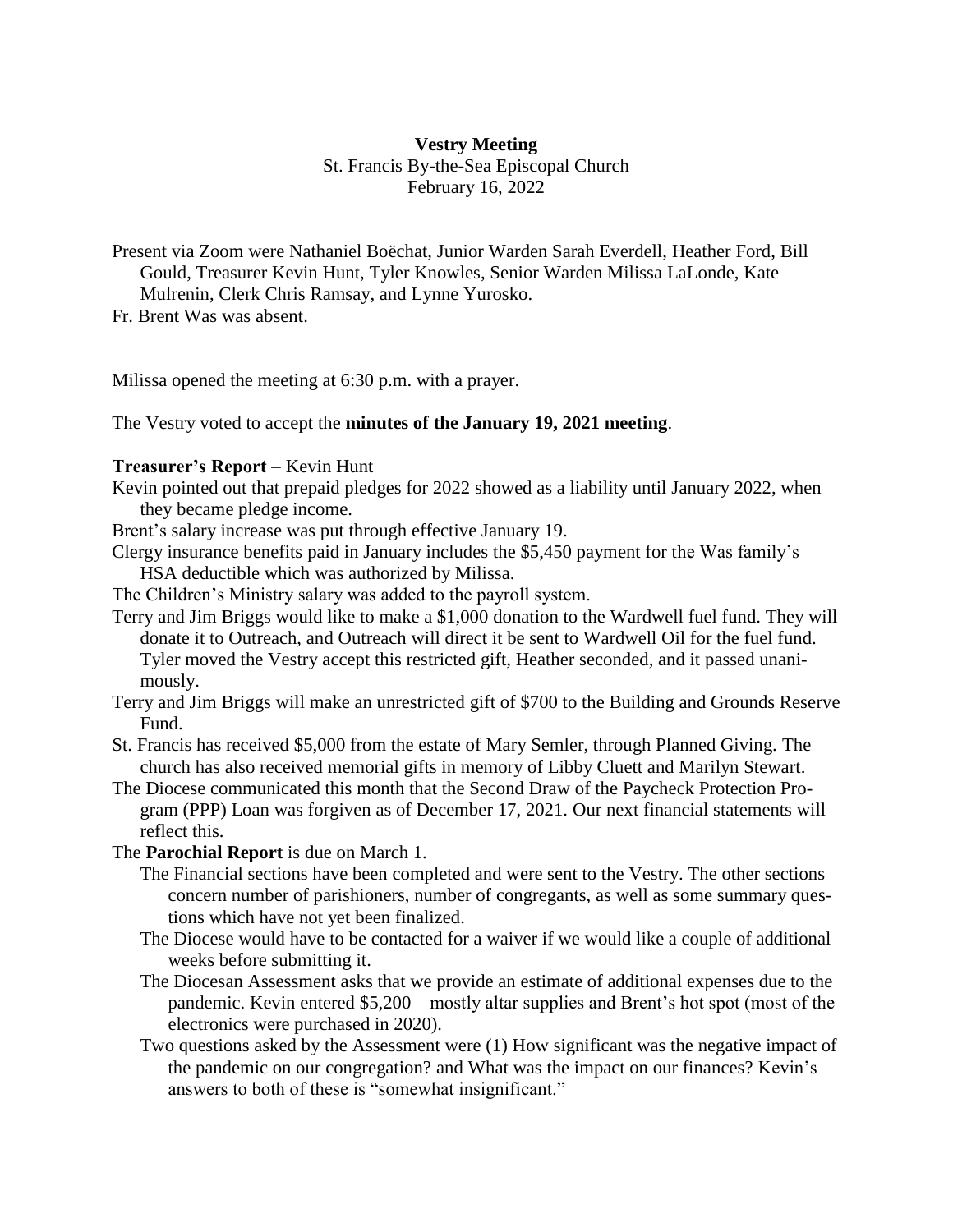In 2021, we had a larger revenue stream than we'd had in any of the past seven years.

For 2021, the church's total revenues including those from the Steeple Fund total \$339,682. Our operating and non-operating expenses total \$356,763. Taken together, this is \$696,500 that the business of the church involves. We spend \$9,000 on accounting services, which represents about 1.3% of these monies processed through QuickBooks – well worth the cost.

## The **Rector's Report** was given by Milissa

#### **Lenten and Easter services and programs:**

The Salt Bowl will be placed at the church. Stations of the Cross will be every Friday – outdoors on Good Friday, weather permitting

Wednesday Seekers in Lent will be similar to last year – Brent and the Congregational minister will discuss various types of prayer.

Ash Wednesday service will be at 5 p.m.

Thursday evenings, Bible study at 7 p.m., dealing with Paul's theology based on Romans. Maundy Thursday service will be 7 p.m.

Good Friday Stations of the Cross at noon; St. John's Passion service at 7 p.m.

Easter Vigil will begin on Saturday at 7 p.m.

Easter Sunday service will be at 10 a.m.

- Tim Thomas is stepping down from Chair of **Planned Giving**; another person to lead this program is needed.
- The Vestry discussed **resuming in-person church** for those masked and up-to-date on their vaccinations. Bishop Brown has told Brent that Dr. Shah told him he'd feel comfortable going back to in-person services now. After discussion, the Vestry voted to resume hybrid services beginning next Sunday, February 20.
- Outreach made \$711.50 on the **sub sandwich sale** this will be evenly divided between Outreach and the general fund.
- Milissa will distribute names to Vestry who'd indicated a wish to help **Inreach** reaching out to people by telephone or notecard.
- Milissa will be away for the month of March; she'll attend the March Vestry meeting remotely unless internet reception doesn't allow it.
- A **Mardi Gras** celebration won't be held this year.
- **Education** activities, including Confirmation classes, have been postponed until the fall. For the time being, this includes programs for younger children as well.
- **Outreach** is working on developing a new construct, meeting every two weeks. What does the community need that we can provide? The congregation will be surveyed to solicit ideas. Most of the focus is local but Jane Reinoso had spoken to Sue Grindle two years ago about helping an Ecuadorian village achieve indoor plumbing, and will provide more information. Anne Schroth, H.O.M.E., Community Compass are being contacted.
- **Buildings and Grounds** is meeting every other month. They have a temporary fix for the exterior door by Barbara's office, and will discuss a security camera for the back hallway.